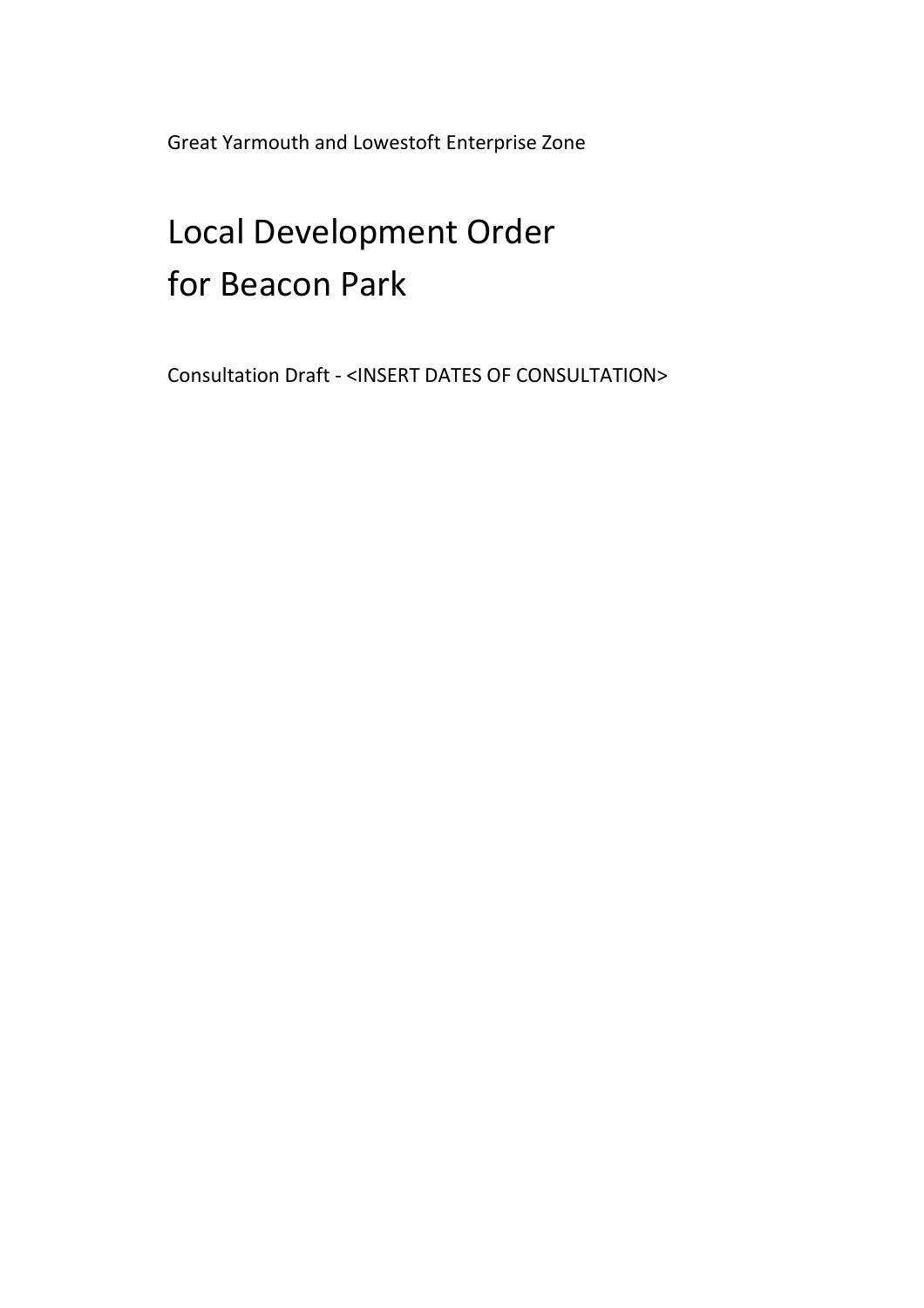# **1. Introduction**

#### **What is this Document?**

1.1. This document is a draft Local Development Order for Beacon Park which forms part of the Great Yarmouth and Lowestoft Enterprise Zone. The Local Development Order will replace the existing Local Development Order (March 2012) for the area which will expire on 30th March 2022. This new Local Development Order grants the same permissions as the previous order. However, there have been a few updates and amendments to reflect latest legislation and policy.

#### **Site Area**

- 1.2. The area subject to the Local Development Order comprises 16.7 hectares of land occupied by business units and undeveloped land bounded by landscaping. Approximately 5.7 hectares remain undeveloped and available.
- 1.3. The site lies west of Beacon Park residential development and the A47. The north eastern boundary is defined by Woodfarm Lane. To the north and west the site is bounded by hedgerows. The boundary to the south and south west is woodland planting which is part of the Hobland Hall Estate.

#### **Site context**

- 1.4. The site is located to the south west of Gorleston-on-Sea on Norfolk's east coast. Gorleston-on-Sea is next to Great Yarmouth, an internationally renowned centre for the offshore energy industry which also has a high-tech electronics sector. Great Yarmouth's 24-hour port handles a range of cargoes, offering an effective gateway to Northern Europe.
- 1.5. Beacon Park lies adjacent to the A47 corridor between Great Yarmouth and Lowestoft, which provides excellent access to both of these settlements. Great Yarmouth railway station, which is located 10 km north of the site, provides links to Norwich and onward to London. Lowestoft railway station is 11 km to the south and provides services to Norwich, Ipswich and beyond. Norwich International Airport, is located 42 km to the north west. The site is accessed from the new A143/A47 link road (Beaufort Way). This link road, which was opened in 2015, helped facilitate the development of Beacon Park.
- 1.6. Beacon Park includes residential development and a range of community facilities including a hotel, public house and restaurant. The site is adjacent to existing commercial development and the James Paget Hospital. A new District Centre comprising a convenience store, and other services and facilities is planned immediately to the north-east of the site. A full range of shops and services can be found in the town centres of Gorleston, Great Yarmouth and Lowestoft.
- 1.7. The majority of the site is now developed following the success of the 2012 LDO. The development to date has been well-designed set within high quality landscaping.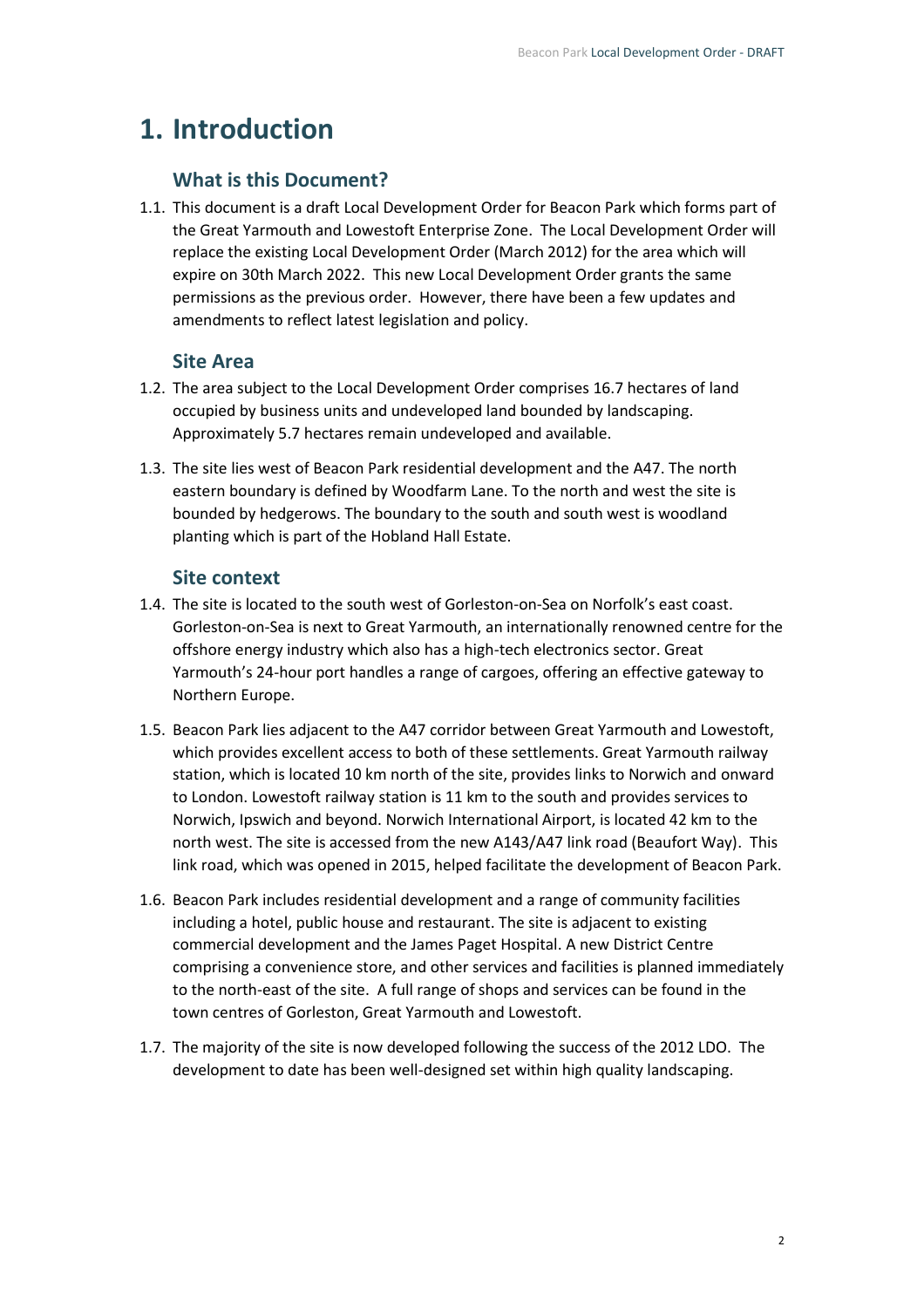## **2. Statement of reasons**

#### **Summary of the overall objective**

2.1. Great Yarmouth Borough Council (GYBC) has created this Local Development Order (LDO) to help enable the further development of Beacon Park. The intention is to allow greater permitted development rights for new business-related development within Beacon Park. The aim is to foster economic growth and provide the opportunity for service, high-tech/research and development sector businesses, particularly those associated with the off-shore energy industry to prosper and grow, through a simplified planning process created by the LDO. The LDO adopted in March 2012 for this site, which this LDO replaces has been very successful in encouraging inward investment and development on the site with the majority of the site now developed. The site forms part of the Great Yarmouth and Lowestoft Enterprise Zone

### **Justification for the creation of a Local Development Order for Beacon Park**

- 2.2. The retention of an LDO for the site will continue to reduce the number of planning applications required for business related development on the site, thereby providing the opportunity to speed up the planning process whilst ensuring a suitable measure of quality control. This will continue to be a major benefit to businesses wishing to locate to the area and will provide a degree of certainty as to the type of development which will be acceptable, thereby saving prospective occupiers time and money.
- 2.3. As part of the work associated with the creation of the original LDO adopted in March 2012, a detailed design code specific to Beacon Park was produced. In producing the design code the existing character of the area was carefully assessed together with the Council's aspirations for the area, thereby providing a clear understanding of the general types of development which would be considered acceptable. The March 2012 LDO has resulted in the creation of a high quality business environment. Therefore, this new LDO retains and updates the detailed design code to ensure future development meets this standard.

### **Statement of policies which the Local Development Order will implement**

2.4. The Local Development Order will help implement Policies CS6 of the Core Strategy which seeks to support economic growth across the Borough and Policy GN4 of the Local Plan Part 2 which reserves land at Beacon Park for new, extended or replacement business uses. Policy GN4 particularly encourages developments which promote higher value technology, research and development and those associated with the offshore energy industry.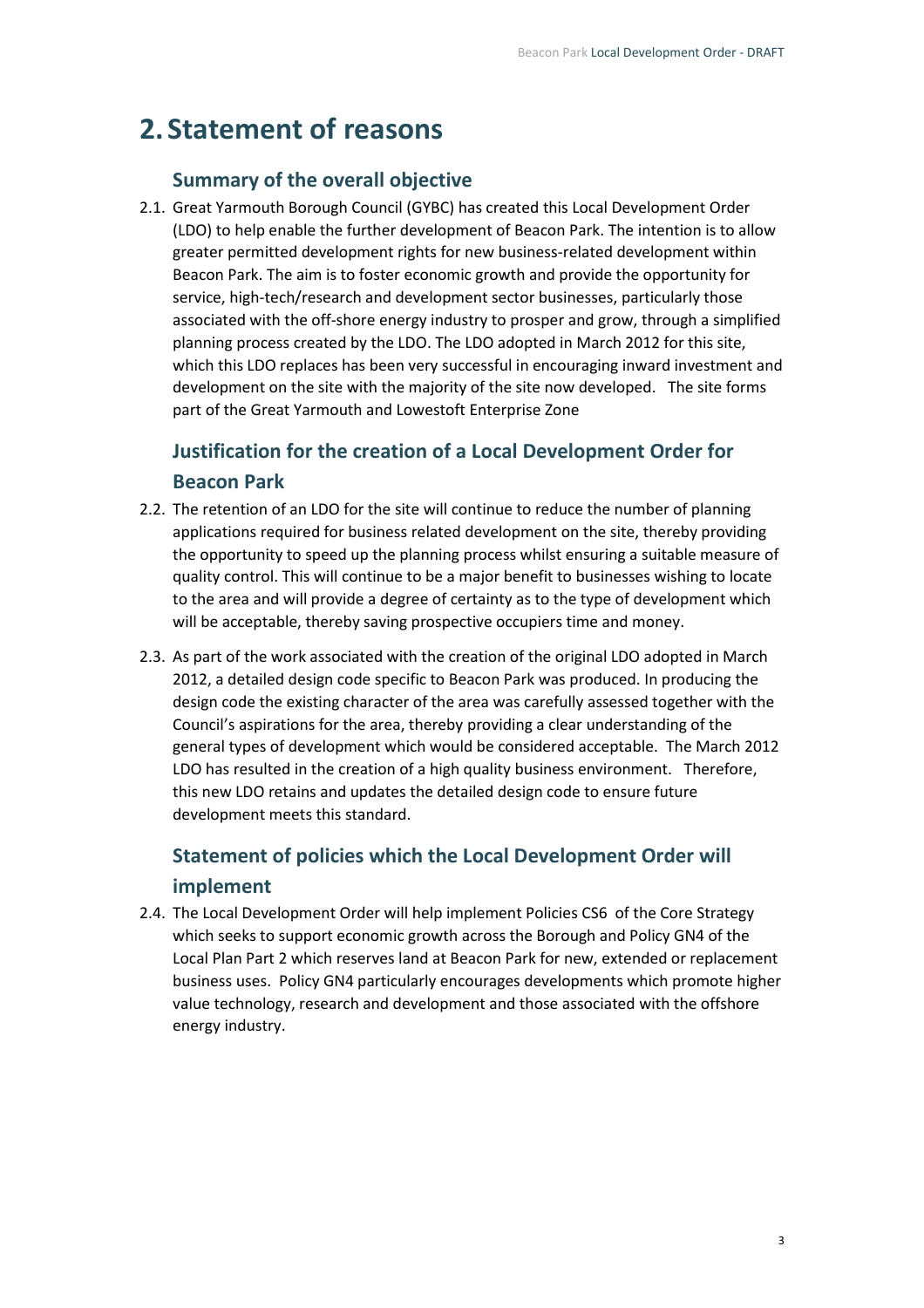# **3. Local Development Order**

### **Description of development permitted under the Local Development Order**

3.1. Within the boundaries of the site as shown on the map in Section 7, the Local Development Order grants planning permission for the following classes of development:

#### **Class 1: Site investigation**

Development is permitted for:

Works for the purpose of investigating ground conditions, including the provision on land of buildings, moveable structures, works, plant and machinery required temporarily in connection with and for the duration of such works.

Subject to the following conditions:

i. All aspects of development undertaken in accordance with this permission will comply with the requirements of the Beacon Park Design Code.

#### **Class 2: Offices and Light Industrial**

Development is permitted for:

Development of commercial buildings for office, research and development of products or processes, and light industrial uses which can be carried out in any residential area without detriment to the amenity of that area by reason of noise, vibration, smell, fumes smoke, soot, ash, dust or grit and associated works to enable access and egress, parking and installation of services to buildings.

Subject to the following conditions:

- i. Before any unit is occupied the road(s), footways(s) and cycleway(s) must be constructed to binder course surfacing level from the unit to the adjoining County road, in accordance with the standards of the Local Highways Authority as contained in the Norfolk County Council Estate Design Guide – Industrial Estate Roads<sup>1</sup> or any superseding guidance prepared by Norfolk County Council.
- ii. All aspects of development undertaken in accordance with this permission will comply with the requirements of the Beacon Park Design Code.
- iii. Before any unit is occupied the occupier of that unit should sign up to the Beacon park Overarching Travel Plan 2013 and a Travel Plan Co-ordinator should be appointed.
- iv. Before a unit is occupied a travel policy document including a travel pack for that unit should be submitted and agreed in writing by the Local Planning Authority.

<sup>1</sup>

[www.norfolk.gov.uk/Travel\\_and\\_transport/Roads/Highway\\_boundaries\\_and\\_new\\_roads/Highways\\_development\\_manageme](http://www.norfolk.gov.uk/Travel_and_transport/Roads/Highway_boundaries_and_new_roads/Highways_development_management) [nt](http://www.norfolk.gov.uk/Travel_and_transport/Roads/Highway_boundaries_and_new_roads/Highways_development_management)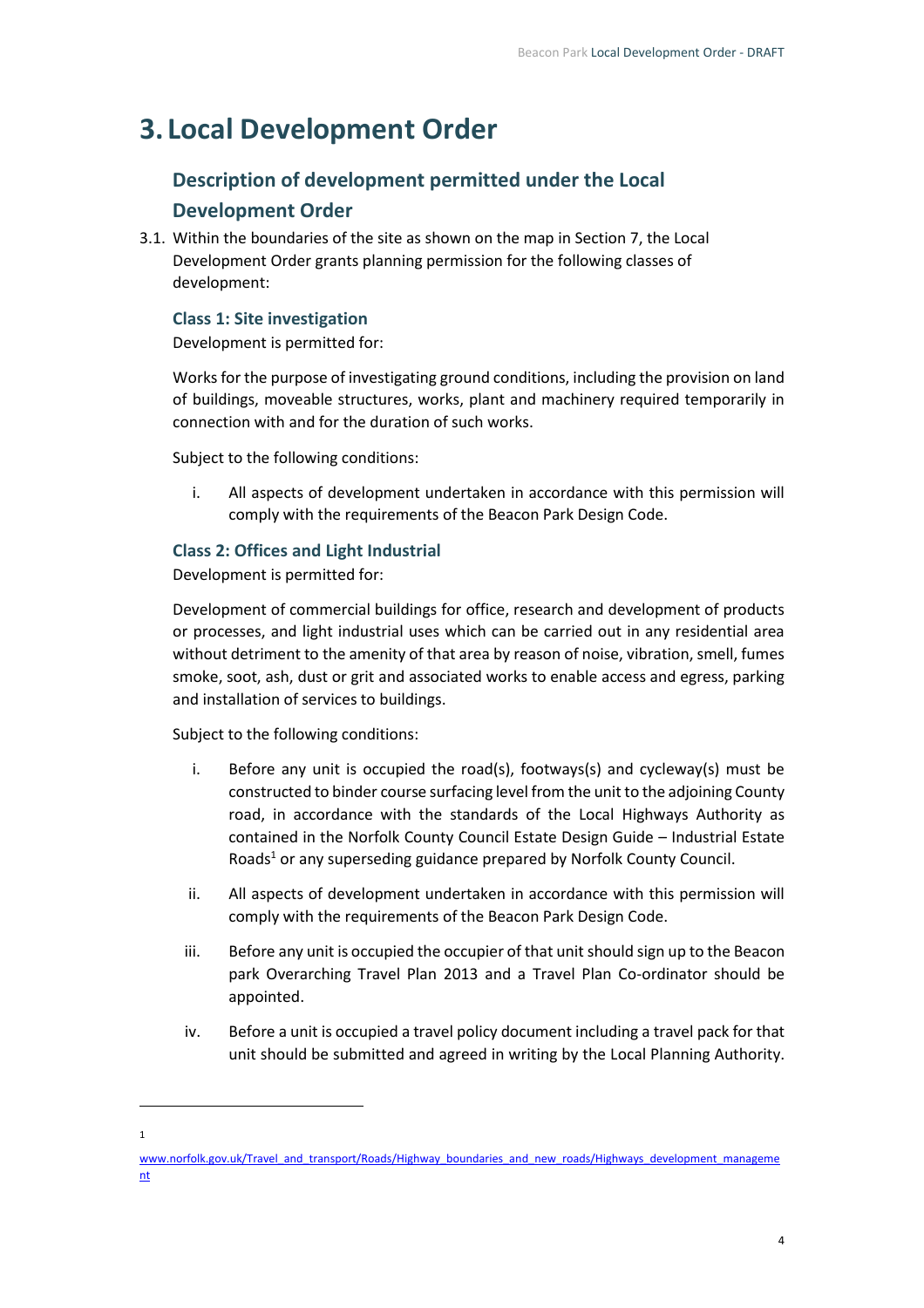The travel pack should include bus and rail timetables, local cycling information and a staff travel to work policy.

v. Notwithstanding Class E of the Town and County Planning (Use Classes) Order 1987 (as amended), any building constructed under this class must only be used for purposes detailed above and no other use within Class E or any other use permitted through the Town and County Planning (General Permitted Development Order) 2015.

#### **Class 3: Electronic communications**

Development is permitted for the purposes of providing electronic communications consisting of the installation, alteration or replacement of any electronic communications apparatus and development ancillary to equipment housing.

Subject to the following conditions:

- i. telecommunication masts are permitted up to a maximum height of 25m above ground level. Masts exceeding this height will require planning permission
- ii. Development is not permitted if any part of the development would cause obstruction to the public highway, or obscure the sight lines of any road junction or access/egress to the highway.
- iii. Any antenna, dish or supporting apparatus, radio equipment housing or development ancillary to radio equipment housing constructed, installed, altered or replaced on a building in accordance with that permission shall, so far as is practicable, be sited so as to minimise its effect on the external appearance of the building;
- iv. Prior to the use of any radio equipment approved under this order, the developer shall provide to the local planning authority a certificate confirming that the development itself will meet International Commission for Non-Ionising Radiation Protection (ICNIRP) guidelines for public exposure and confirming that the cumulative exposure of the development and other adjacent radio equipment will not exceed the ICNIRP guidelines for public exposure;
- v. Any apparatus or structure provided in accordance with this permission shall be removed from the land, building or structure on which it is situated as soon as reasonably practicable after it is no longer required for telecommunication purposes and such land, building or structure shall be restored to its condition before the development took place, or to any other condition as may be agreed in writing between the local planning authority and the developer;
- vi. All aspects of development undertaken in accordance with this permission will comply with the requirements of the Beacon Park Design Code.

#### **Condition for all Classes**

Prior to commencement of development the self-certification form included in Appendix 1 must be submitted to the Council.

Before development permitted under any class of the Beacon Park LDO commences, a survey for the presence of protected species needs to be undertaken. If protected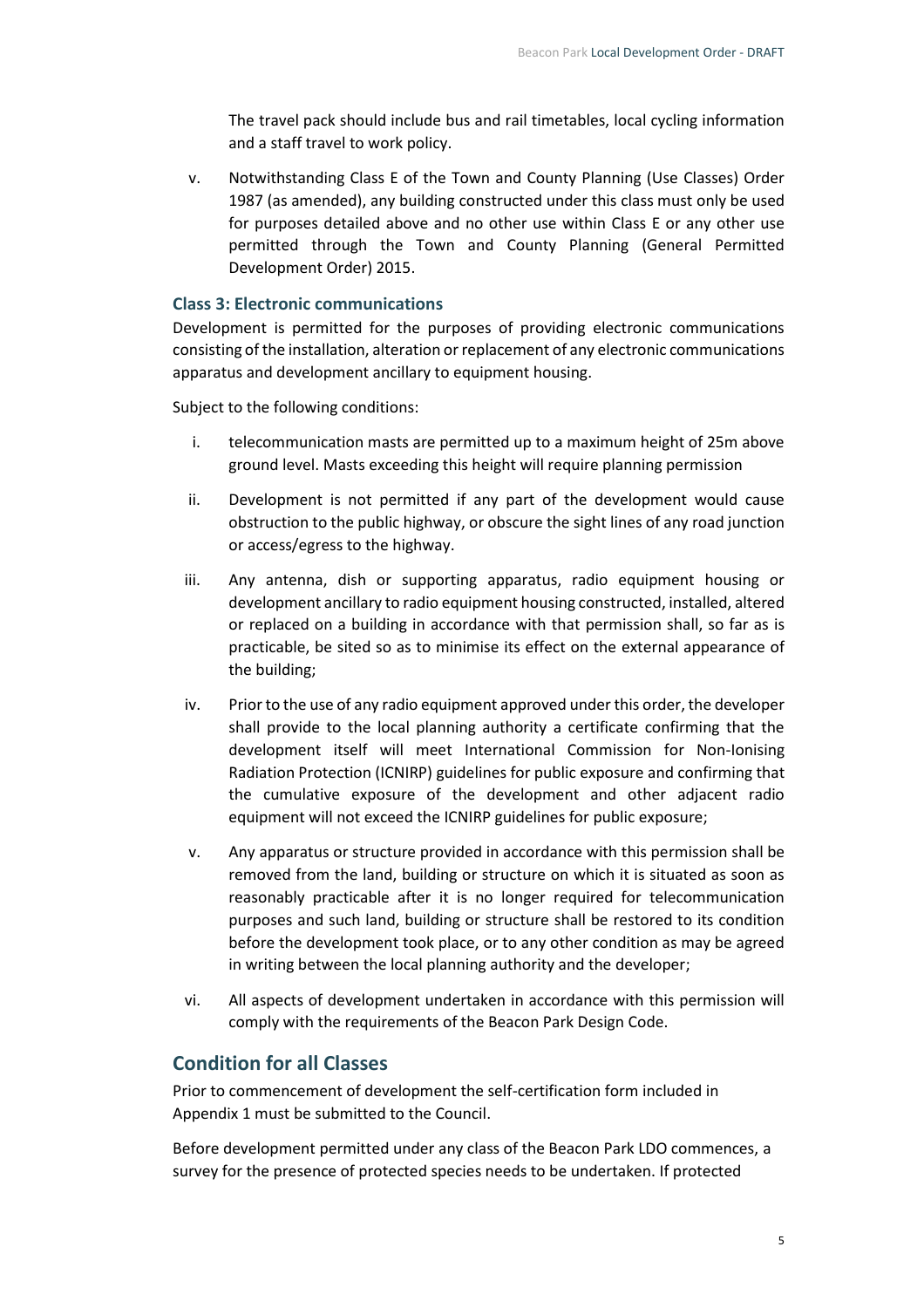species are present the development must ensure that there is no detrimental harm to the species and mitigating measures are taken.

#### **Limitations for all Classes**

The permission granted by the order shall not apply if:

- i. Any development which requires or involves the formation, laying out or material widening of a means of access to an existing highway creates an obstruction to the view of persons using any highway used by vehicular traffic, so as to be likely to cause danger to such persons.
- ii. An application for planning permission for that development would be a Schedule 1 application within the meaning of the Town and Country Planning (Environmental Impact Assessment) Regulations 2017.
- iii. An application for the development would fall within the descriptions of Schedule 2 of the Town and Country Planning (Environmental Impact Assessment) Regulations 2017, unless the local planning authority has, following the submission of a request for screening opinion, determined in accordance with the criteria within Schedule 3 of the same Regulations, that the development is unlikely to have significant effects on the environment by virtue of factors such as its nature, size or location and is therefore not EIA development.
- iv. Any development proposals which are 'County Matters' and are therefore determined by Norfolk County Council as the Local Planning Authority. 'County Matters' include minerals and waste developments and the County Council's own development proposals, such as schools and non-trunk roads schemes.
- v. The development would be contrary to any condition imposed by any planning permission granted or deemed to be granted under Part III of the Town and Country Planning Act 1990, otherwise than by the Town and Country Planning (General Permitted Development) Order 2015 (as amended).
- 3.2. Nothing in this order gives consent (other than planning permission) for any activity or development that requires other authorisation (e.g. building regulations consent, hazardous substances consent, Sustainable Drainage (SuDS) approval, consents for carrying out works within or stopping up the highway, a licence from the Marine Management Organisation, electronic communications licences etc.). Developers should satisfy themselves that they have obtained all other appropriate consents before proceeding with any planning permission granted by this order.
- 3.3. Nothing in this Order shall apply to any permission which is deemed to be granted under section 222 of the Act (planning permission not needed for advertisements complying with regulations).
- 3.4. Nothing in this Order shall apply to any permission which is deemed to be granted under a local or private Act of Parliament.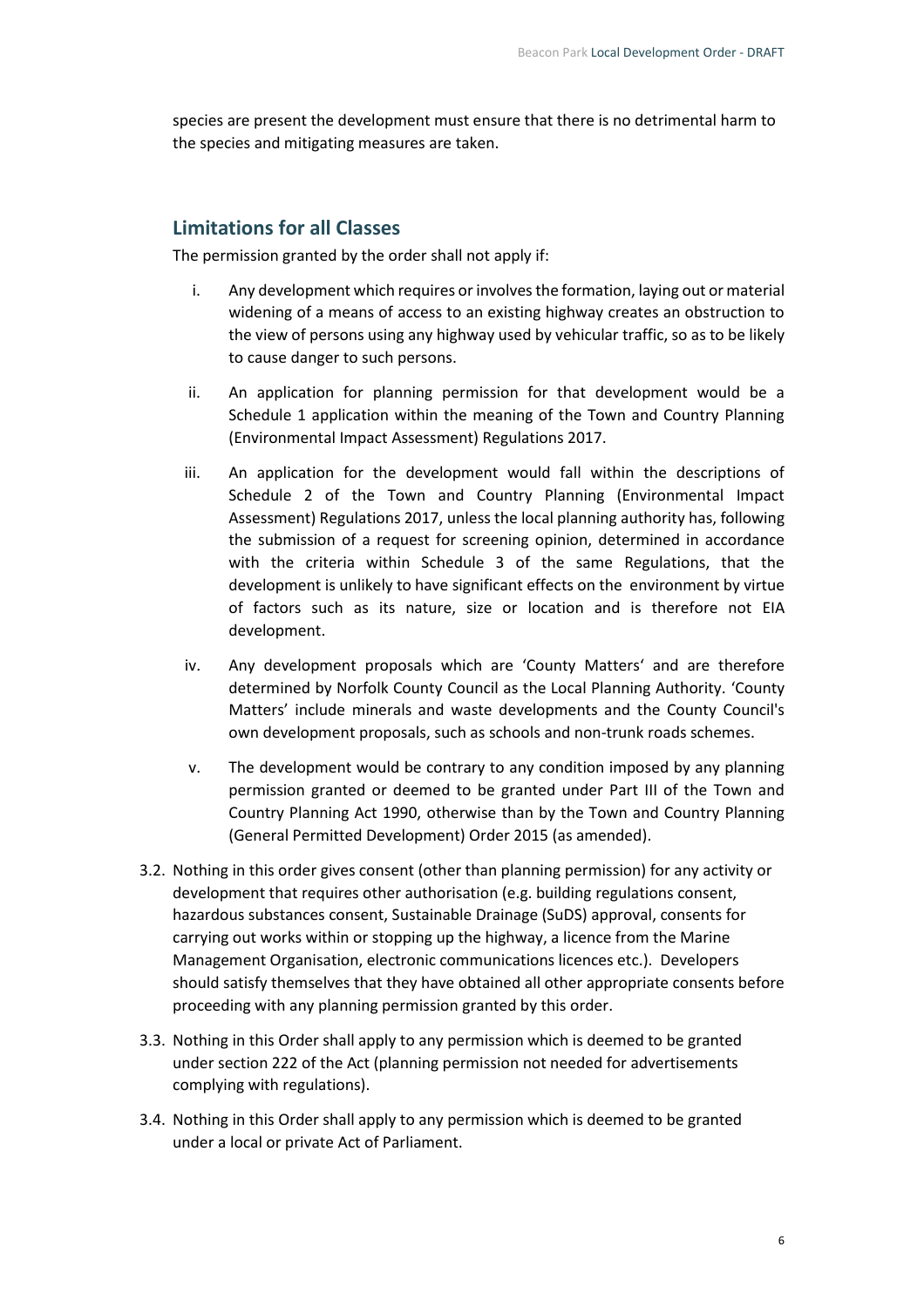3.5. Nothing in this order prevents the implementation of any planning permission granted or deemed to be granted under Part III of the Town and Country Planning Act 1990.

### **4. Lifetime of the Local Development Order**

- 4.1. The Local Development Order will be in place for a period of 15 years from the day of its adoption. It will therefore cease to apply on the day following the 15th anniversary of the adoption of the order. The LDO can be reviewed and reissued following consultation if it is considered appropriate to extend beyond 15 years.
- 4.2. Development which was started under the provision of the LDO can be completed in the event that the LDO was to be revoked or revised or would expire. Development which has started under the provision of an LDO can be completed following the expiry of the LDO, and the uses that have taken place will therefore be permitted development. However, future development after this period would once more require the express consent of the Local Planning Authority following the submission of a full planning application.

# **5.Monitoring of the Local Development Order and how this will be reported**

5.1. Development permitted under the LDO will be subject to continuous monitoring to assess the effectiveness of the LDO. Details of all notifications received through the LDO will be made available on the Council's public register of planning applications. It will also be the subject of a section in the Council's Annual Monitoring Report.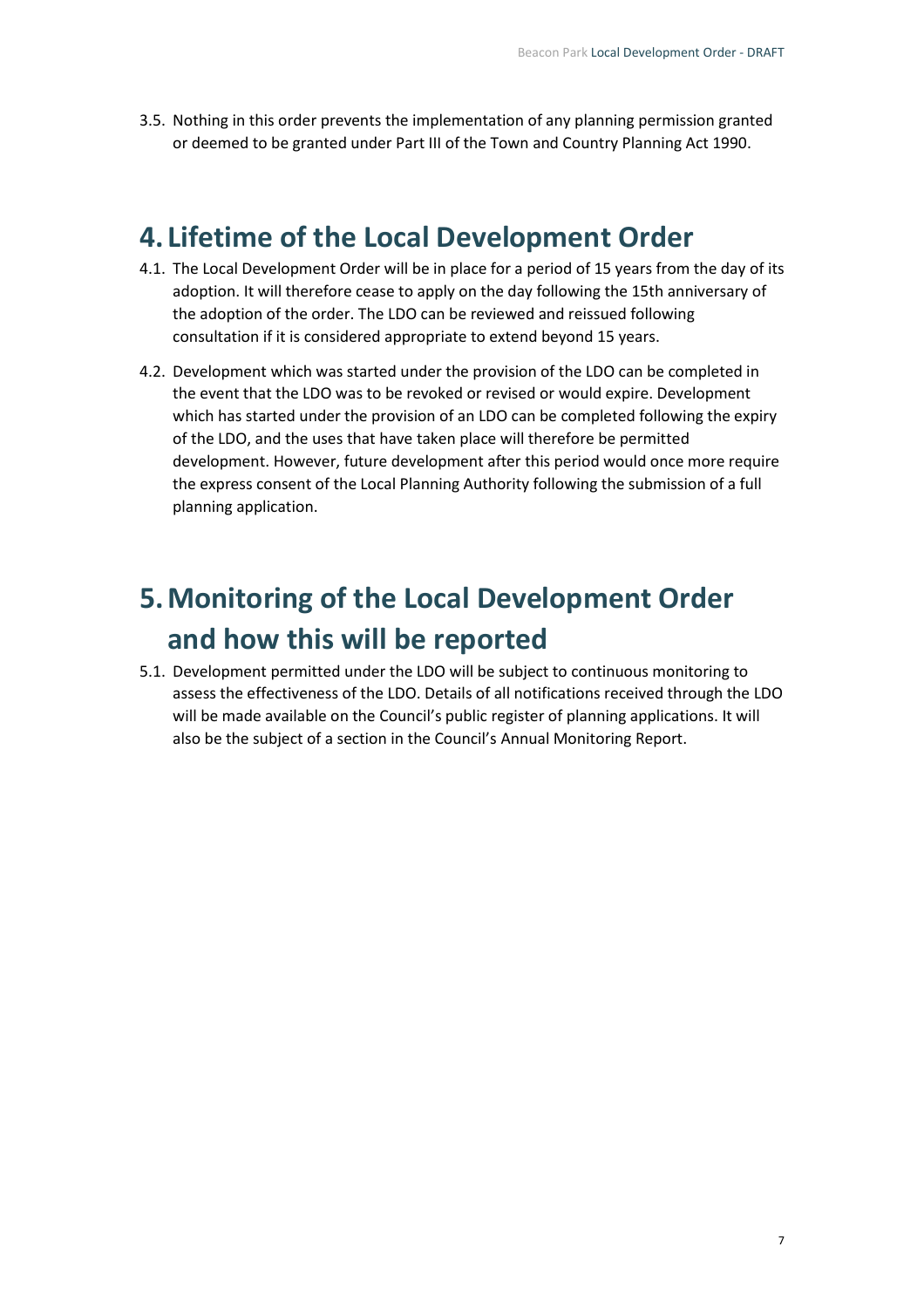### **6.Definitions**

"building" means -

(a) includes any structure or erection and includes any part of a building; but

(b) does not include plant or machinery, gate, fence, wall or other means of enclosure;

"Electronic Communications Apparatus" means -

(a) any apparatus which is designed or adapted for use in connection with the provision of an electronic communications network;

(b) any apparatus that is designed or adapted for a use which consists of or includes the sending or receiving of communications or other signals that are transmitted by means of an electronic communications network;

(c) any line;

(d) any conduit, structure, pole or other thing in, on, by or from which any electronic communications apparatus is or may be installed, supported, carried or suspended; and references to the installation of electronic communications apparatus are to be construed accordingly;

"Electronic communications network" means -

'(a) a transmission system for the conveyance, by the use of electrical, magnetic or electro-magnetic energy, of signals of any description; and

(b) such of the following as are used, by the person providing the system and in association with it, for the conveyance of the signals:-

(i) apparatus comprised in the system;

- (ii) apparatus used for the switching or routing of the signals; and
- (iii) software and stored data'.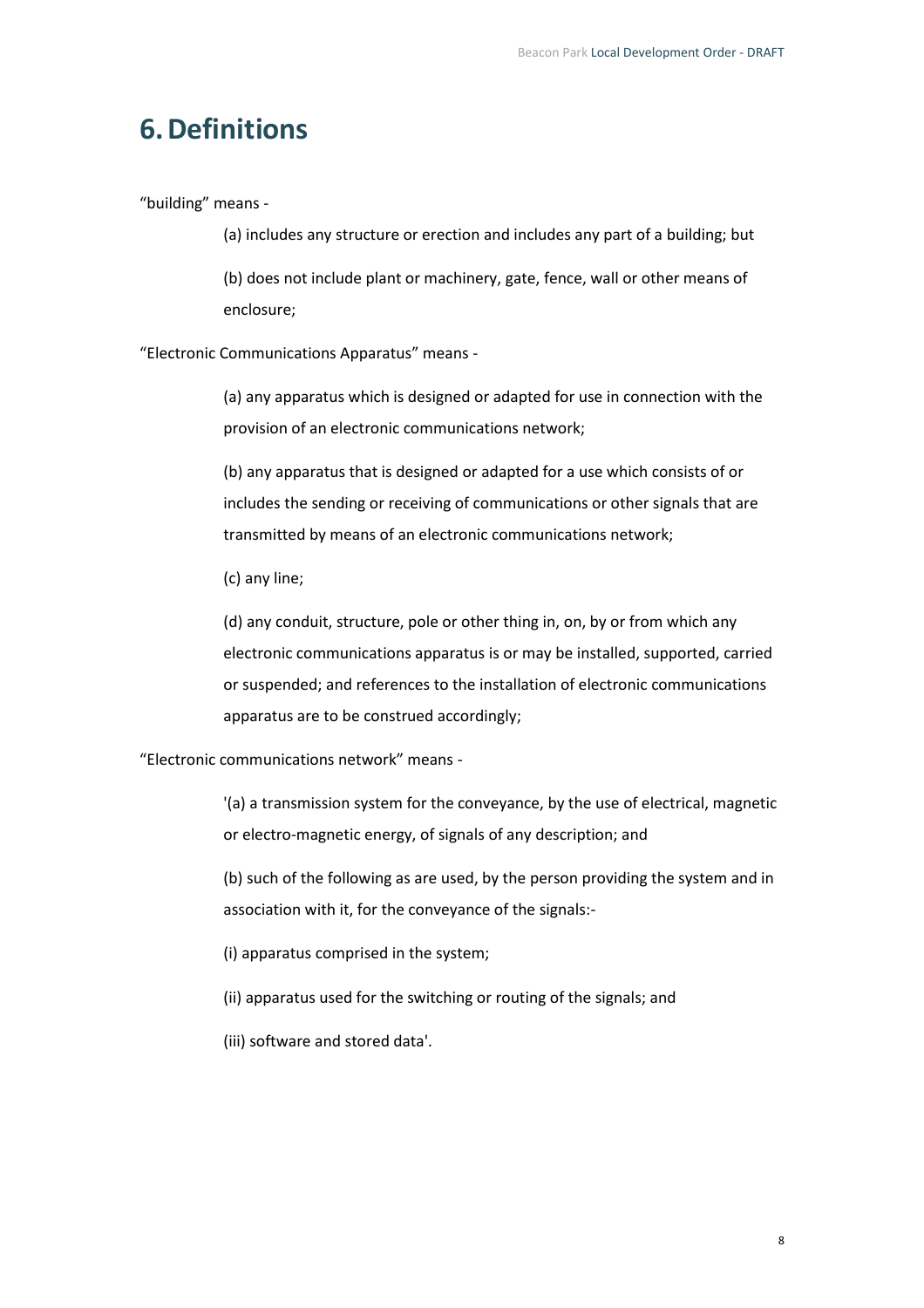"ground level" means -

means the level of the surface of the ground immediately adjacent to the building or plant or machinery in question or, where the level of the surface of the ground on which it is situated or is to be situated is not uniform, the level of the highest part of the surface of the ground adjacent to it.

"listed building" means -

has the same meaning as in section 1 of the Planning (Listed Buildings and Conservation Areas) Act 1990(8) (listing of buildings of special architectural or historic interest)

"machinery" means -

includes any structure or erection in the nature of machinery

"plant" means -

includes any structure or erection in the nature of plant

"private way" means -

means a highway not maintainable at the public expense and any other way other than a highway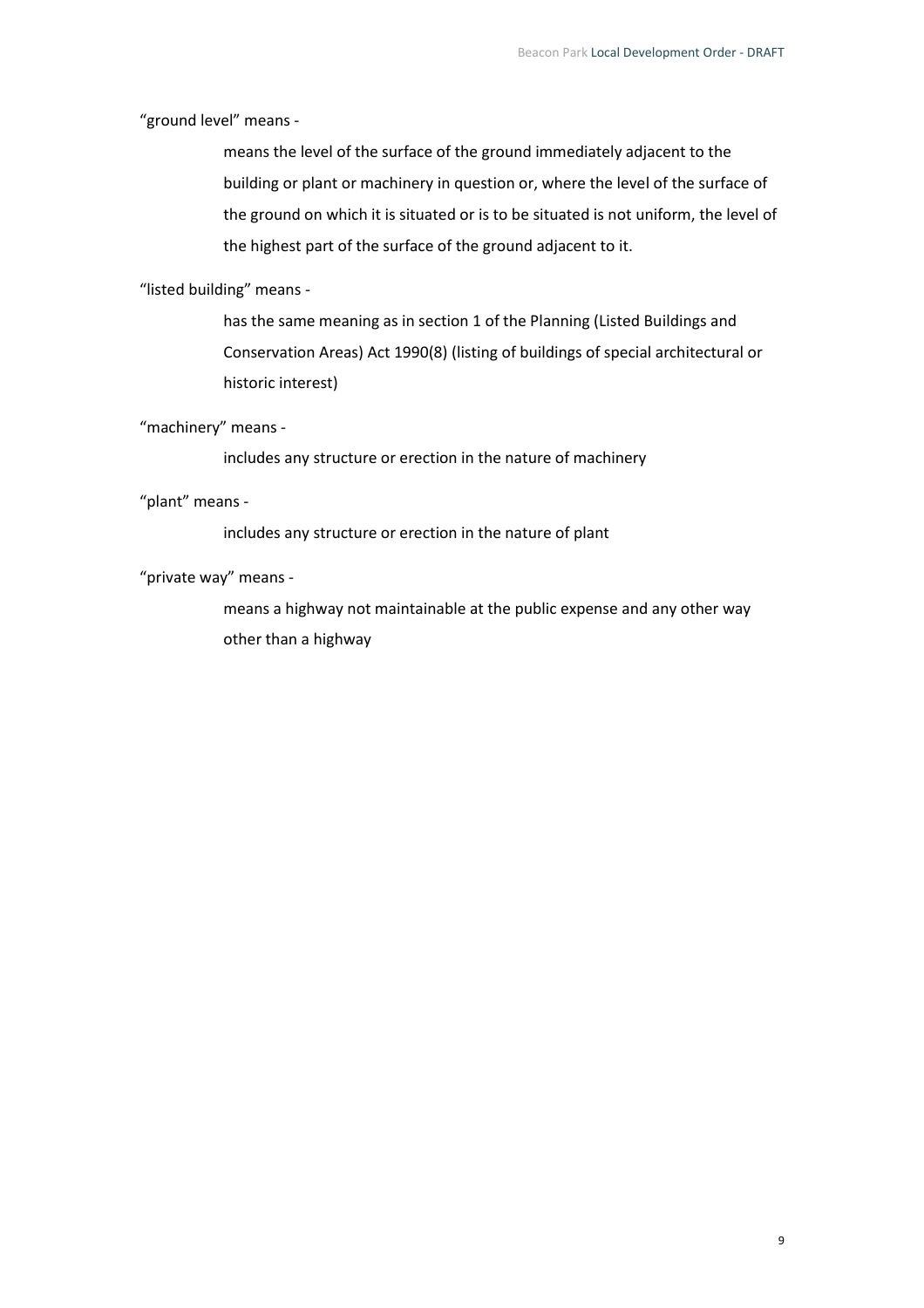# **7. Site Plan of Beacon Park Local Development Order**

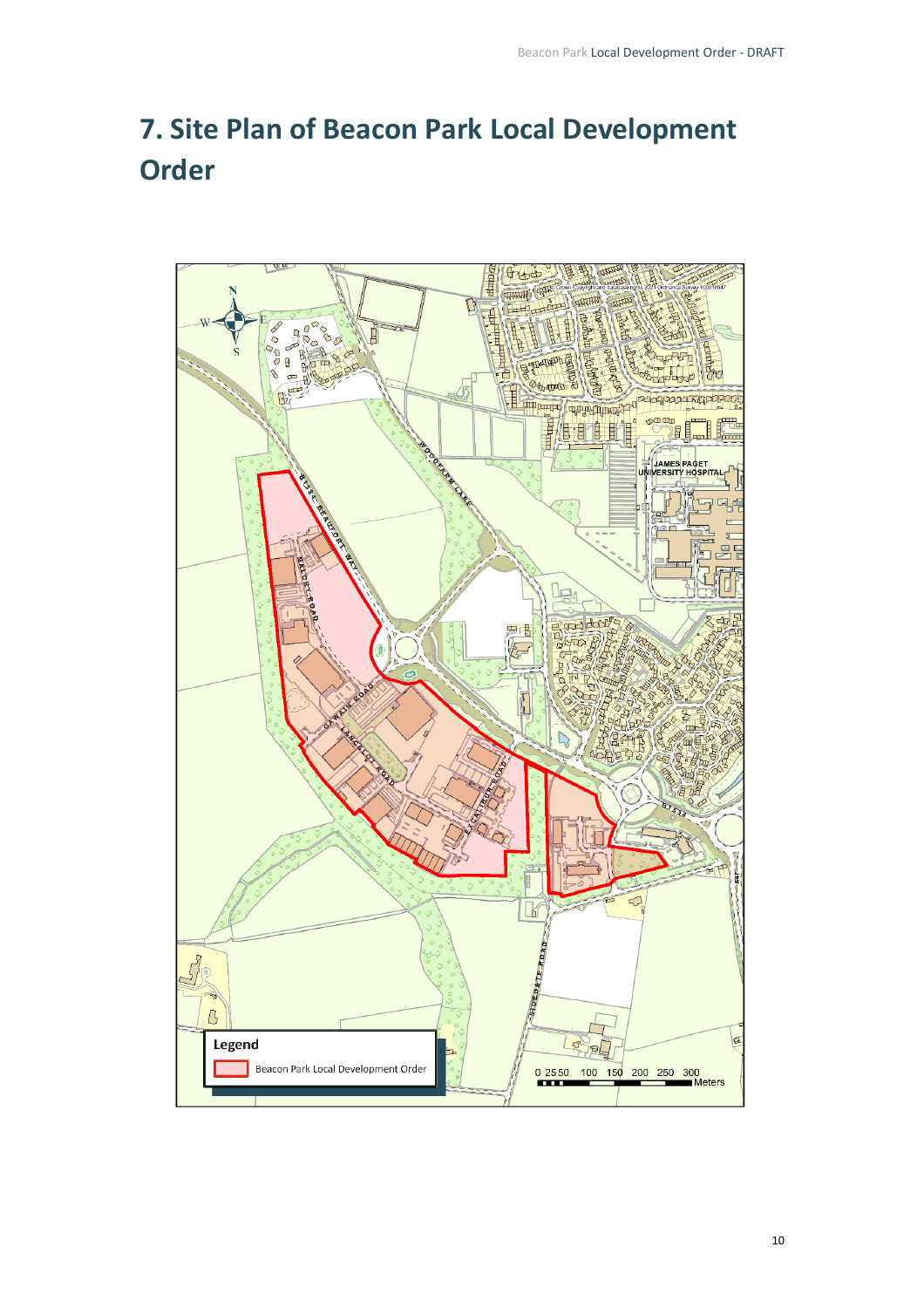# **Appendix 1 - Beacon Park Local Development Order (LDO) Self Certification Form**

| <b>Office use only</b> |                |
|------------------------|----------------|
| Ref no:                | Date received: |

By submitting this form you are confirming that the works you are proposing would constitute permitted development under the permissions given by the Beacon Park LDO. Please note that your development will still be subject to the normal requirements with regard to the need for any other consents or permissions required under other legislation.

The existence of a covenant does not prevent development as permitted in this LDO from being self certified nor does it 'override' the requirements of a covenant. It is still possible to enforce a covenant, which restricts certain actions from being taken.

Please complete the relevant sections of this form and return 1 copy to the Borough Council together with a site location plan (with the site area outlined in red) and sufficient plans and elevations to describe the development (indicating all measurements in metric).

| <b>Developers details</b>            |  |
|--------------------------------------|--|
| Name                                 |  |
| Address and post code                |  |
| Telephone number<br>(daytime/mobile) |  |
| Email                                |  |

| 2 | Agent details (if you are completing on somebody else's behalf) |  |
|---|-----------------------------------------------------------------|--|
|   | Name                                                            |  |
|   | Address and post code                                           |  |
|   | Telephone number<br>(daytime/mobile)                            |  |
|   | Email                                                           |  |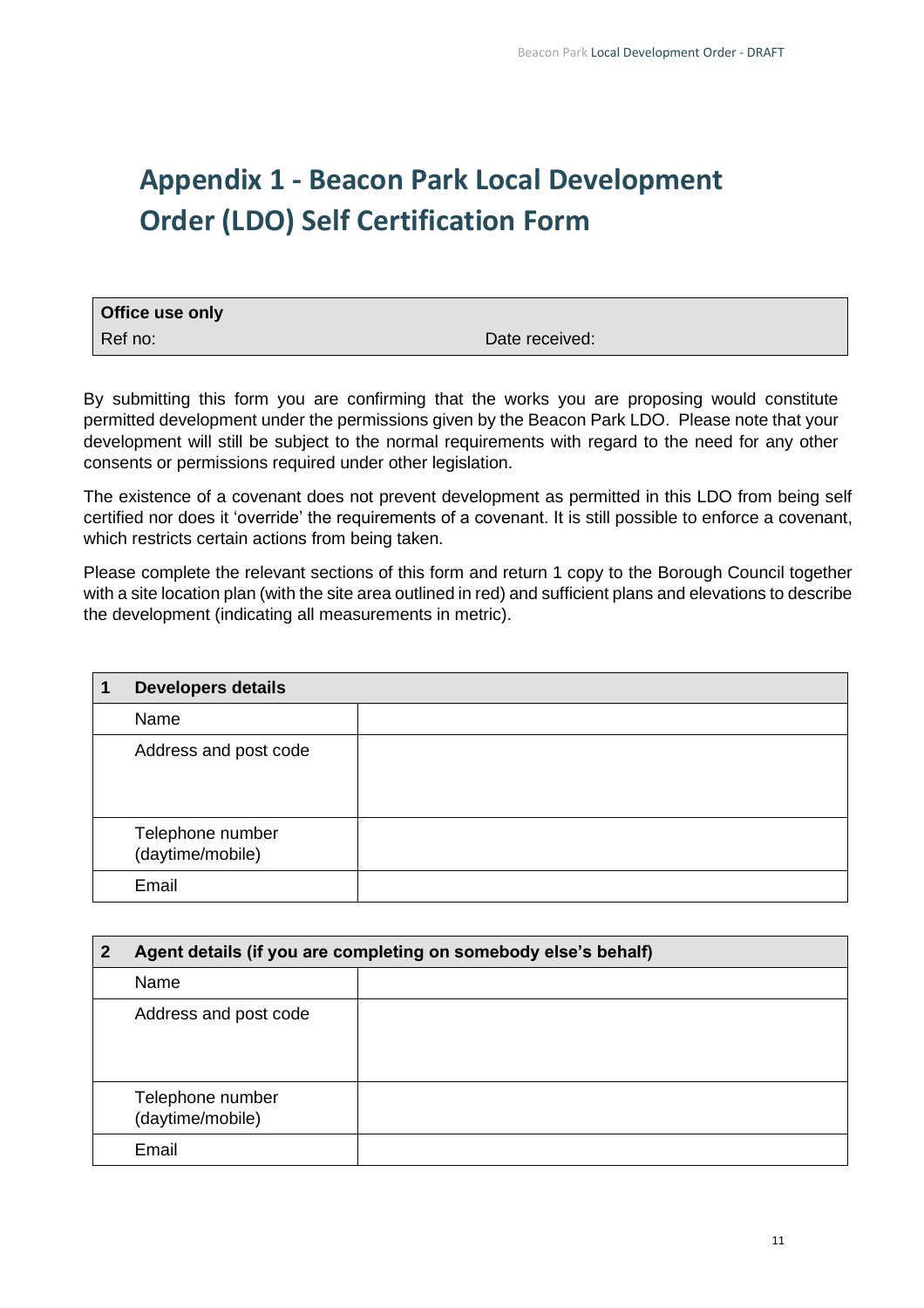### **3 Address and location of proposed work (including post code)**

| 4                       | Description of proposed work (including its use)                                                                                                   |  |  |
|-------------------------|----------------------------------------------------------------------------------------------------------------------------------------------------|--|--|
|                         | Please provide a written description of the work.                                                                                                  |  |  |
|                         |                                                                                                                                                    |  |  |
|                         |                                                                                                                                                    |  |  |
|                         |                                                                                                                                                    |  |  |
| $\overline{\mathbf{5}}$ | <b>Confirmation of Class of Development</b>                                                                                                        |  |  |
|                         | Please indicate which classes of permitted development within the Beacon Park Local<br>Development Order you believe your development falls under. |  |  |
|                         |                                                                                                                                                    |  |  |
| $6\phantom{1}6$         | Brief explanation as to how your proposal accords with the requirements contained<br>within the Beacon Park Design Code.                           |  |  |
|                         |                                                                                                                                                    |  |  |
|                         |                                                                                                                                                    |  |  |
|                         |                                                                                                                                                    |  |  |
|                         |                                                                                                                                                    |  |  |
| $\overline{7}$          | <b>Monitoring data:</b>                                                                                                                            |  |  |
|                         |                                                                                                                                                    |  |  |
|                         | Total Site area (Hectares):                                                                                                                        |  |  |
|                         | Total gross internal floor area of all existing buildings:                                                                                         |  |  |
|                         | Total gross internal floor area of any buildings to be demolished                                                                                  |  |  |
|                         | Total gross internal floor area of all proposed buildings:                                                                                         |  |  |
|                         |                                                                                                                                                    |  |  |
|                         | Total number of car parking spaces provided                                                                                                        |  |  |
|                         | Height of all proposed buildings (highest point of buildings)                                                                                      |  |  |